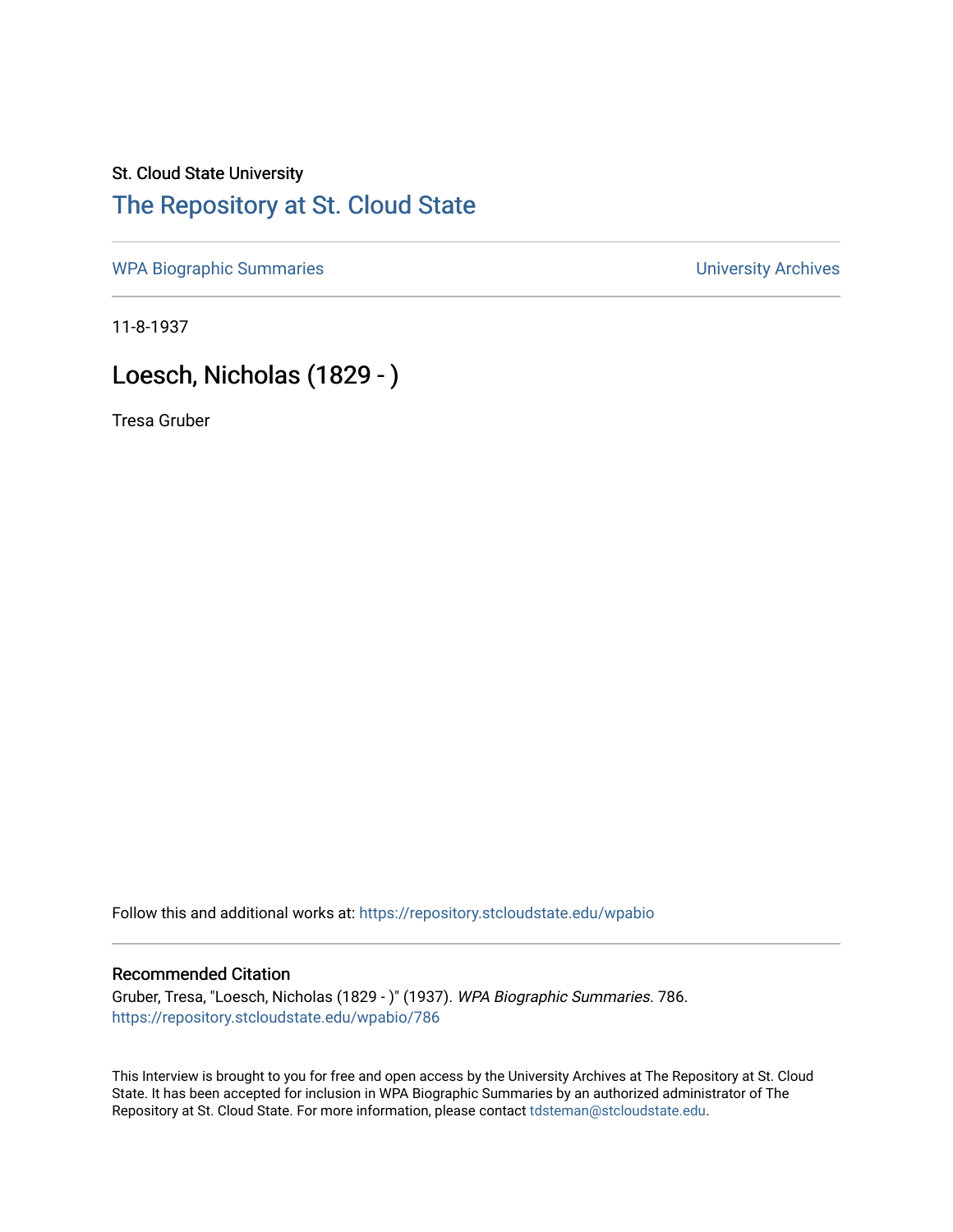LOESCH, NICHOLAS

 $x + 14$ 

File No.  $B-S/5$ 

Nicholas Loesch was born in Grand Dutchey, in 1829, and came to Superior, Minnesota. In 1856 he went to Rockville, with his In 1863 he married Miss Annie Mouse and settled in Maine parents. Prairie. Mr. Loesch has been a hard working farmer, and by his industry and intelligent management has made a success in farming.

> Copied from: History of Maine Prairie Date Copied: January 14, 1937<br>Copied by: Tresa Gruber

Page 35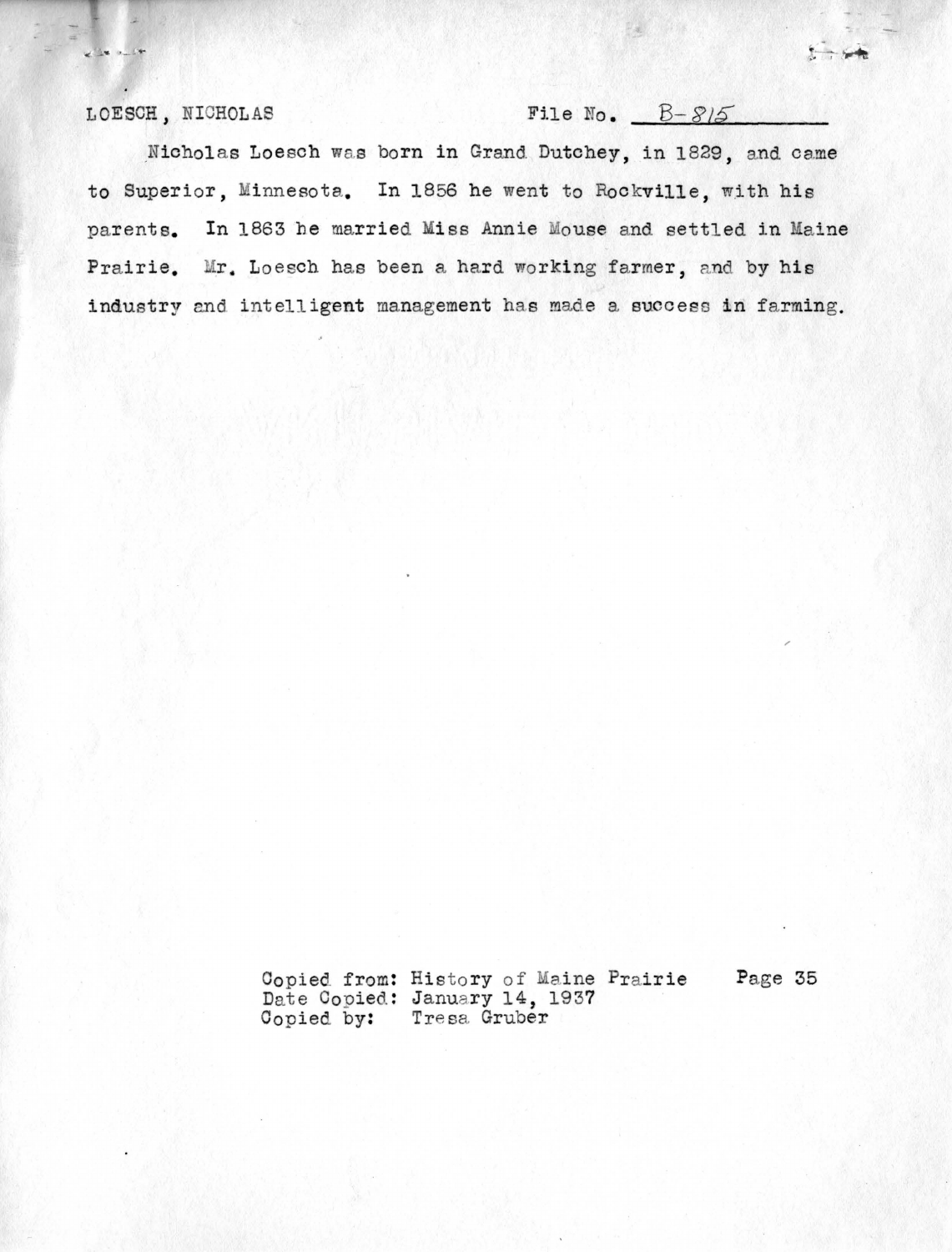# FROM THE RECORDS IN THE STEARNS COUNTY COURT HOUSE FOR THE NICHOLAS LOESCH BIOGRAPHY

 $2.56$ 

MARRIAGE RECORD BOOK B. PAGE 105

Nicholas Loesch and Catherine Frank Married at St. Wendelin June 4th, 1866 By: Rev. A. Capser O. S. B. Witnesses: Henry Lahr and Maria Brauch